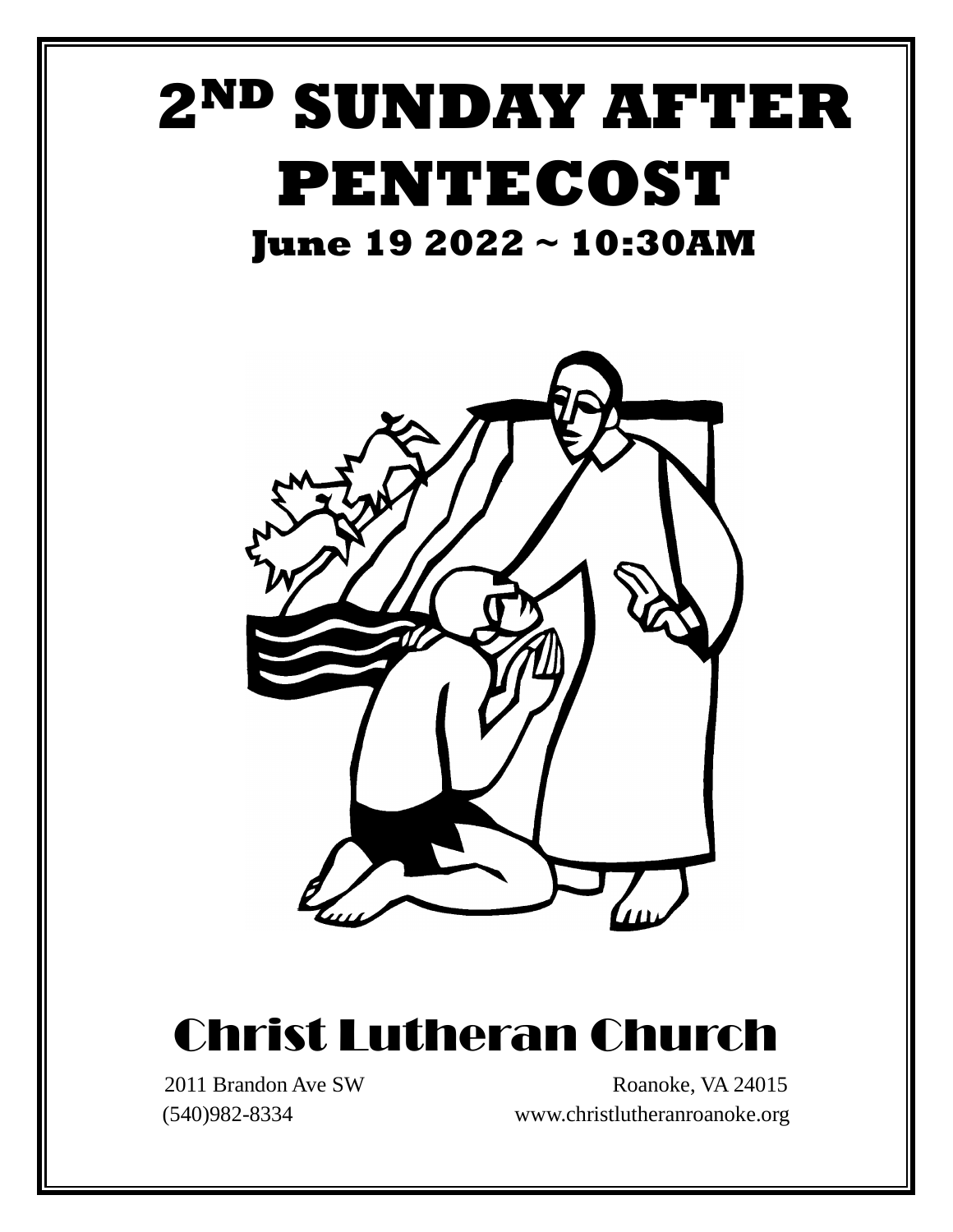# **GATHERING**

Welcome & Announcements

# **PRELUDE**

*Praise to the Lord* David Lasky *During the prelude, we silently and prayerfully prepare our hearts and minds for worship.*

# *Stand*

# **CONFESSION AND FORGIVENESS**

*All may make the sign of the cross, the sign marked at baptism, as the presiding minister begins.*

Blessed be the holy Trinity,  $\pm$  one God, whose steadfast love endures forever.

# **Amen.**

Let us confess our sin in the presence of God and of one another.

*Silence is kept for reflection. Please kneel as you are able.*

Merciful God,

**we confess that we have not followed your path but have chosen our own way. Instead of putting others before ourselves, we long to take the best seats at the table.**

**When met by those in need, we have too often passed by on the other side.**

**Set us again on the path of life. Save us from ourselves and free us to love our neighbors. Amen.**

Hear the good news!

God does not deal with us according to our sins

but delights in granting pardon and mercy.

In the name of  $\pm$  Jesus Christ, your sins are forgiven.

You are free to love as God loves. **Amen.**

# *Stand*

**HYMN #858** *Praise to the Lord, the Almighty* 

*See page 10*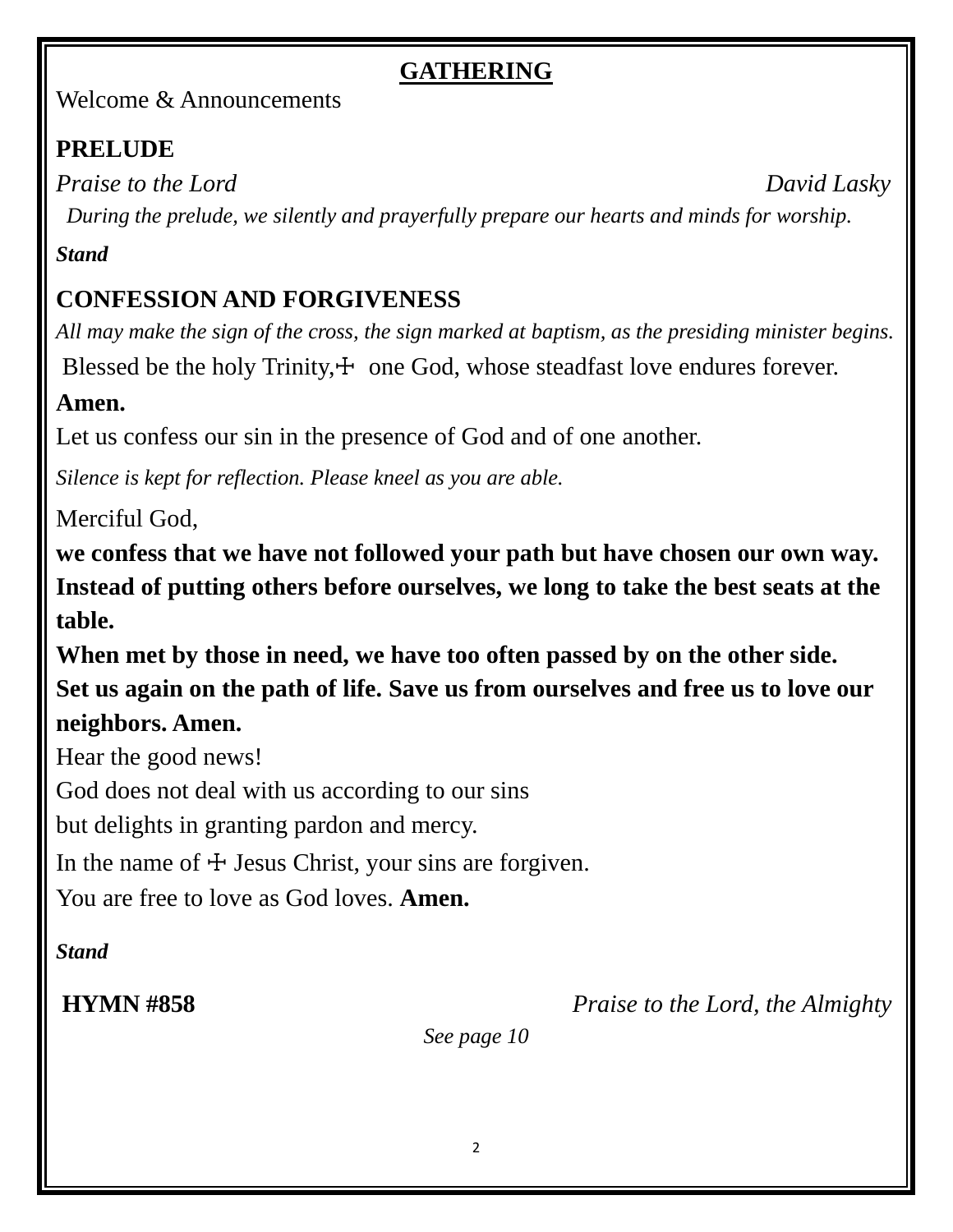# **GREETING**

The Grace of our Lord Jesus Christ, the love of God, and the communion of the Holy Spirit be with you all. **And also with you.** 

# **KYRIE**

*In peace, let us pray to the Lord. Lord, have mercy.*

*For the peace from above, and for our salvation, let us pray to the Lord. Lord, have mercy.*

*For the peace of the whole world, for the well-being of the church of God, and for the unity of all, let us pray to the Lord. Lord, have mercy.*

*For this holy house, and for all who offer here their worship and praise, let us pray to the Lord. Lord, have mercy.*

*Help, save, comfort, and defend us, gracious God. Amen.*

# **HYMN OF PRAISE** *Glory to God*

*Glory to God in the highest, and peace to God's people on earth. Lord God, heavenly King, almighty God and Father, we worship you, we give you thanks, we praise you for your glory. Lord Jesus Christ, only Son of the Father, Lord God, Lamb of God, you take away the sin of the world: have mercy on us; you are seated at the right hand of the Father: receive our prayer. For you alone are the Holy One, you alone are the Lord, you alone are the Most High, Jesus Christ, with the Holy Spirit, in the glory of God the Father. Amen.*

# **PRAYER OF THE DAY**

O Lord God, we bring before you the cries of a sorrowing world. In your mercy set us free from the chains that bind us, and defend us from everything that is evil, through Jesus Christ, our Savior and Lord. **Amen.**

*Sit*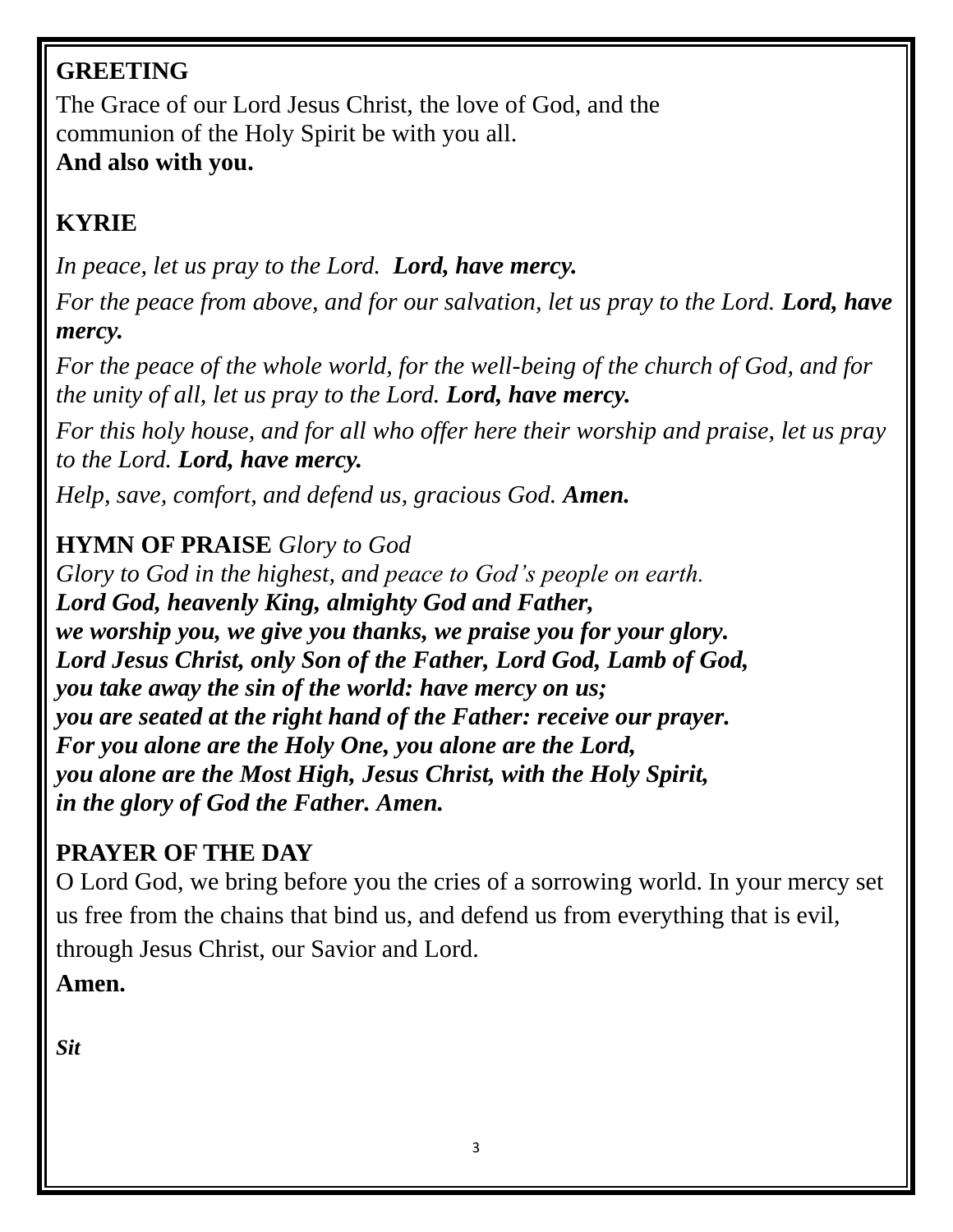#### **WORD**

#### **FIRST READING**

Isaiah [65:1-9](https://members.sundaysandseasons.com/Home/TextsAndResources) Pew Bible Page 606 *After the reading:* The Word of the Lord. **Thanks be to God.**

#### **SECOND READING**

Galatians 3:23-29 Pew Bible Page 947 *After the reading:* The Word of the Lord. **Thanks be to God.**

#### *Stand*

#### **GOSPEL ACCLAMATION**

*Alleluia. Lord, to whom shall we go? You have the words of eternal life. Alleluia. Alleluia.*

#### **GOSPEL READING**

*Before the reading:* The Holy Gospel according to Luke the 8<sup>th</sup> chapter. **Glory to you, O Lord.**

*After the reading:* The Gospel of the Lord. **Praise to you, O Christ.**

*Sit*

#### **SERMON**

*silence for meditation*

*Stand*

**HYMN #705** *God of Grace and God of Glory*

*See page 11*

4

Luke 8:26-39 Pew Bible Page 841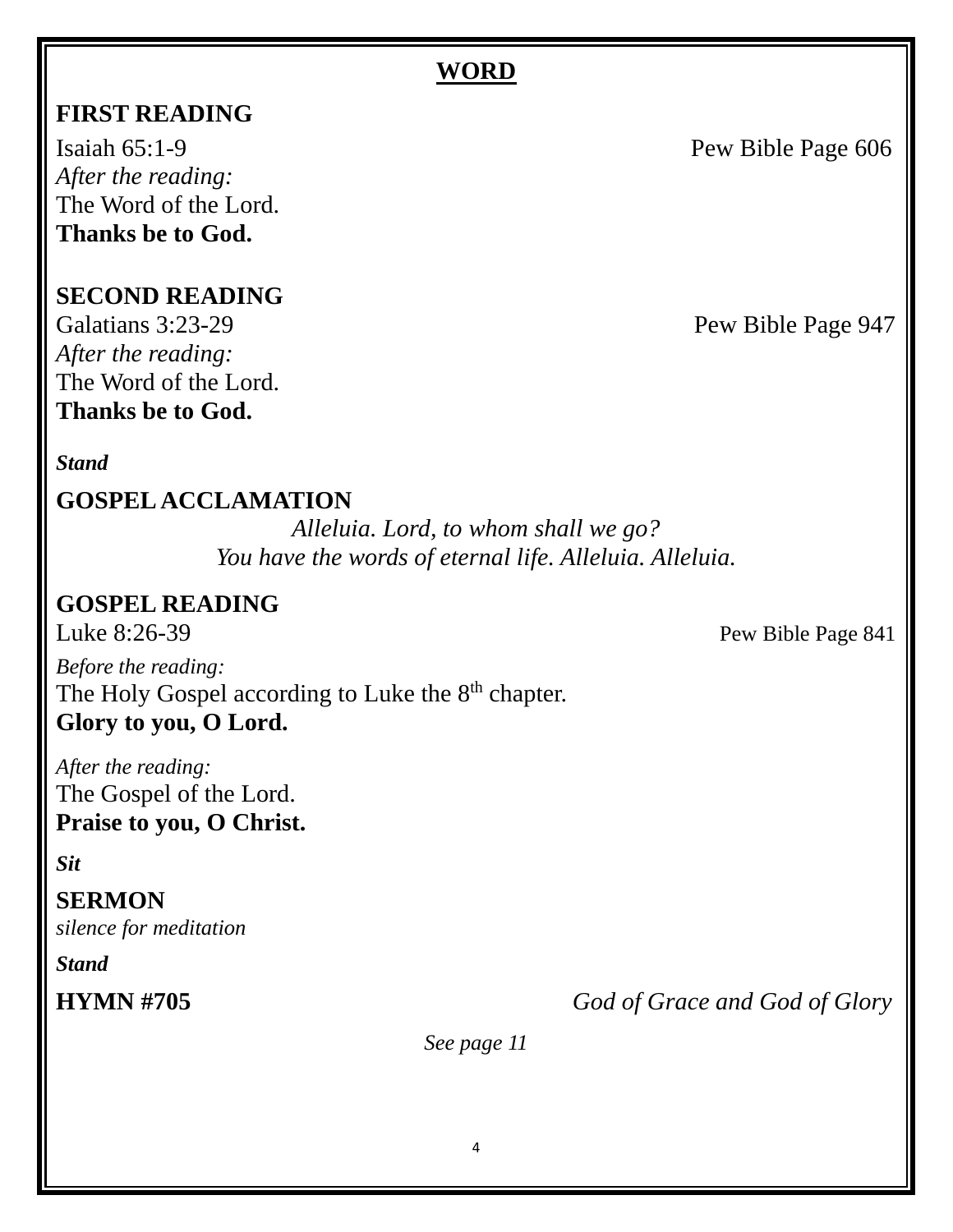**APOSTLES' CREED**

- **I believe in God, the Father almighty, creator of heaven and earth.**
- **I believe in Jesus Christ, God's only Son, our Lord, who was conceived by the Holy Spirit, born of the virgin Mary, suffered under Pontius Pilate, was crucified, died, and was buried; he descended to the dead. On the third day he rose again; he ascended into heaven, he is seated at the right hand of the Father, and he will come to judge the living and the dead. I believe in the Holy Spirit, the holy catholic church, the communion of saints, the forgiveness of sins, the resurrection of the body, and the life everlasting. Amen.**

# **PRAYERS OF INTERCESSION**

United in Christ and guided by the Spirit, we pray for the church, the creation, and all in need.

*Silence is kept for reflection. Please kneel as you are able.*

Holy God, you hear the cries of those who seek you. Equip your church with evangelists who reveal the continuous call of your outstretched hands and your promises of a home in you. God of grace, **hear our prayer.**

You hear the cries of the earth. Restore places where land, air, and waterways have been harmed. Guide us to develop and implement sources of energy and food production that do not destroy the earth. God of grace, **hear our prayer.**

You hear the cries of those who are marginalized or cast out. On this Juneteenth observance, guide us continually toward the end of oppression in all its forms,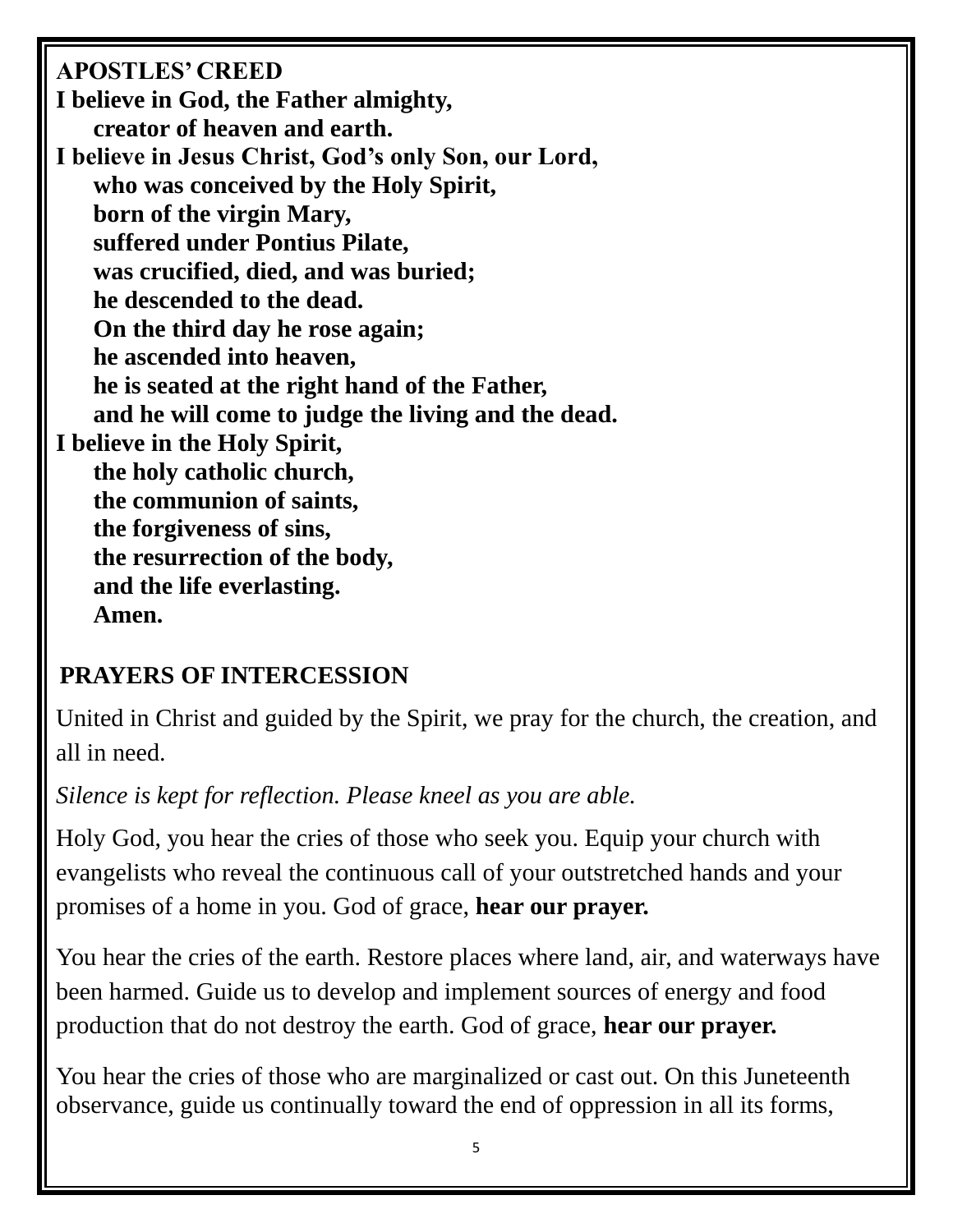especially white supremacy. Bring true freedom and human flourishing to all your beloved children. God of grace, **hear our prayer.**

You hear the cries of those who suffer. Come to the aid of all who are homeless, naked, hungry, and sick (*especially*). Bring peace to any experiencing mental illness, that they can clearly recognize your loving presence. God of grace, **hear our prayer.**

You hear the cries of those who celebrate and those who grieve on this Father's Day. Nurture mutual love and tender care in all relationships. Comfort those for whom this day brings sadness or longing. God of grace, **hear our prayer.**

We give thanks for the faithful departed whose lives proclaimed all you had done for them (*especially*). At the last, unite us with them as we make our home in you. God of grace,

### **hear our prayer.**

God of every time and place, in Jesus' name and filled with your Holy Spirit, we entrust these spoken prayers and those in our hearts into your holy keeping.

**Amen.**

*Stand*

# **PEACE**

The peace of the Lord be with you always.

# **And also with you.**

*The people may greet one another with the peace sign or wave their hands to others saying "peace be with you" or similar words.*

*Remain Standing*

# **MEAL**

**GREAT THANKSGIVING** The Lord be with you. **And also with you.** Lift up your hearts. **We lift them to the Lord.** Let us give thanks to the Lord our God. **It is right to give our thanks and praise.**

It is indeed right, our duty and our joy. . . we praise your name and join their unending hymn: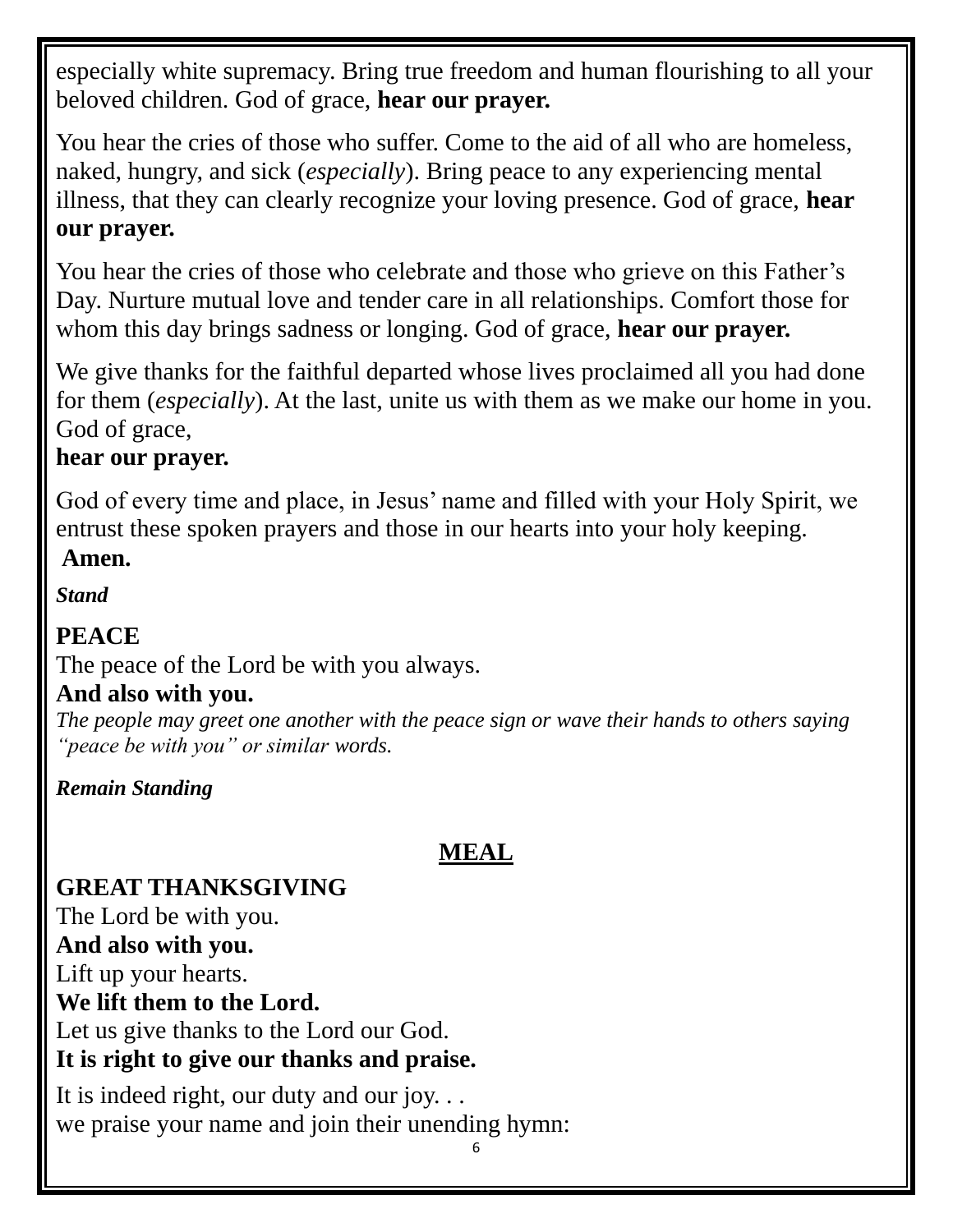*Holy, holy, holy Lord, God of pow'r and might, heaven and earth are full of your glory. Hosanna, hosanna, hosanna in the highest. Blessed is he who comes in the name of the Lord. Hosanna in the highest.* 

Eucharistic Prayer

Lord's Prayer **Our Father, who art in heaven, hallowed be thy name, thy kingdom come, thy will be done, on earth as it is in heaven. Give us this day our daily bread; and forgive us our trespasses, as we forgive those who trespass against us; and lead us not into temptation, but deliver us from evil. For thine is the kingdom, and the power, and the glory, forever and ever. Amen.**

#### **INVITATION TO COMMUNION**

In Christ's presence there is fullness of joy. Come to the banquet. **Thanks be to God!**

*Sit*

#### **Lamb of God**

*Lamb of God, you take away the sin of the world; have mercy on us. Lamb of God, you take away the sin of the world; have mercy on us. Lamb of God, you take away the sin of the world; grant us peace.*

*All baptized Christians are invited to receive the sacrament of our Lord's body and blood. \*Beginning from the front pews, you are invited to come forward using the center aisle. Return to your seat using the side aisle. As you turn onto the side aisle, please leave your cup in the silver tray.*

*\*If you prefer, you may use an individual cup set in your pew, opening the bread section first, then the juice!* 

*\*Children who do not yet commune may come forward to receive a blessing or you may trace the sign of the cross on their foreheads and speak these or similar words to them: "The Lord bless you and keep you today and always."*

*\*Please let the ushers know if you would like communion brought to you in the pew.*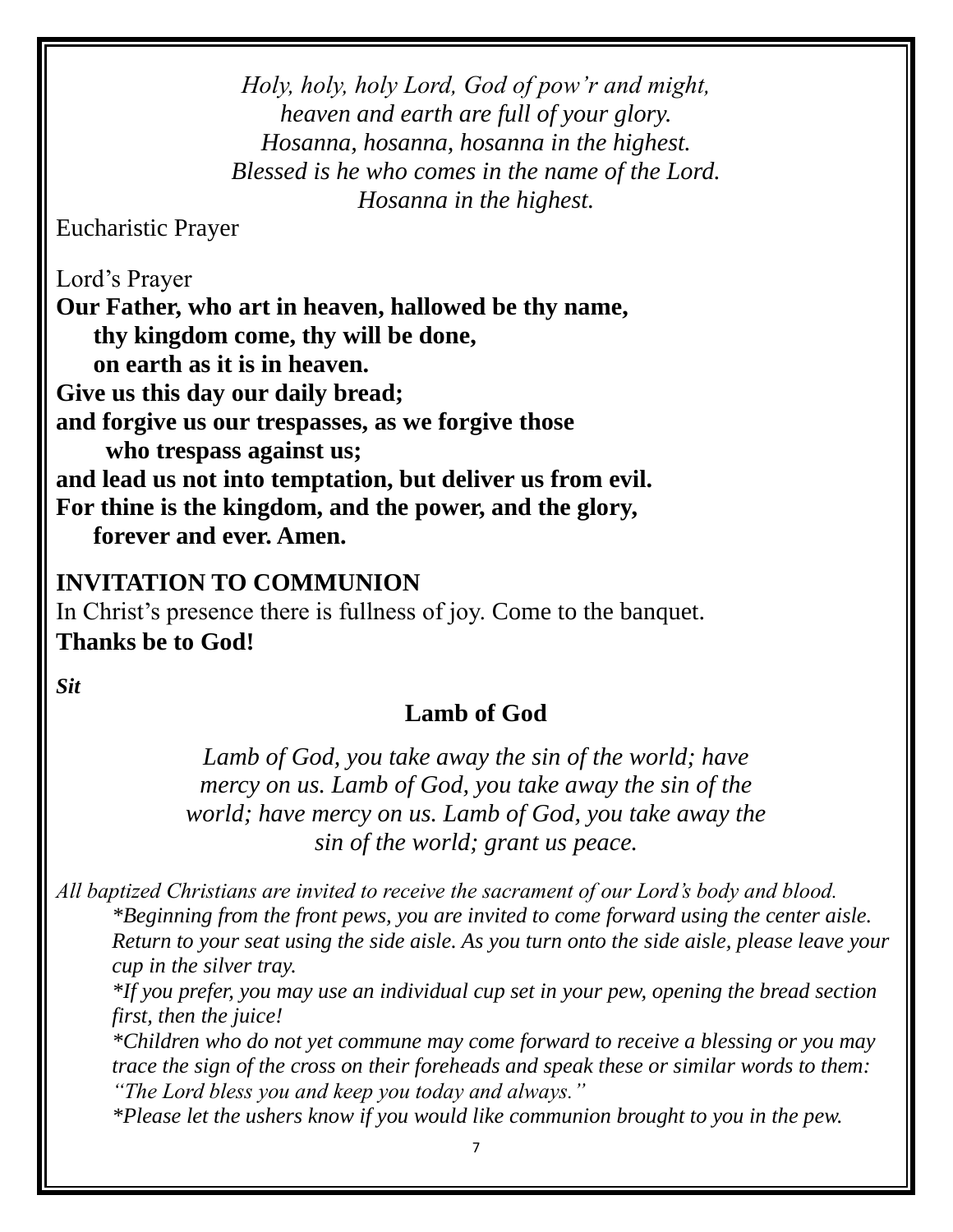#### *Stand*

#### **POST-COMMUNION BLESSING**

The body and blood of our Lord Jesus Christ strengthen you and keep you in his grace. **Amen.**

# **POST-COMMUNION CANTICLE**

*Thankful hearts and voices raise; tell everyone what God has done. Let all who seek the Lord rejoice and bear Christ's holy name. Send us with your promises and lead your people forth in joy with shouts of thanksgiving. Alleluia. Alleluia.*

### **POST-COMMUNION PRAYER**

Life-giving God, through this meal you have bandaged our wounds and fed us with your mercy. Now send us forth to live for others, both friend and stranger, that all may come to know your love. This we pray in the name of Jesus. **Amen.**

### **SENDING**

# **BENEDICTION**

The God of peace, Father,  $\pm$  Son, and Holy Spirit, bless you, comfort you, and show you the path of life this day and always. **Amen.**

**HYMN #886** *Oh, for a Thousand Tongues to Sing*

*See page 12*

#### **DISMISSAL**

Go in peace. Love your neighbor. **Thanks be to God.**

# **POSTLUDE**

*Praise to the Lord* Max Drischner

*If you have brought a monetary offering, you may place it in the offering basket in the Narthex when entering or leaving. You may also give securely on our homepage: [www.christlutheranroanoke.org.](http://www.christlutheranroanoke.org/) Thank you for supporting the work of Christ Lutheran Church and our ministry partners!*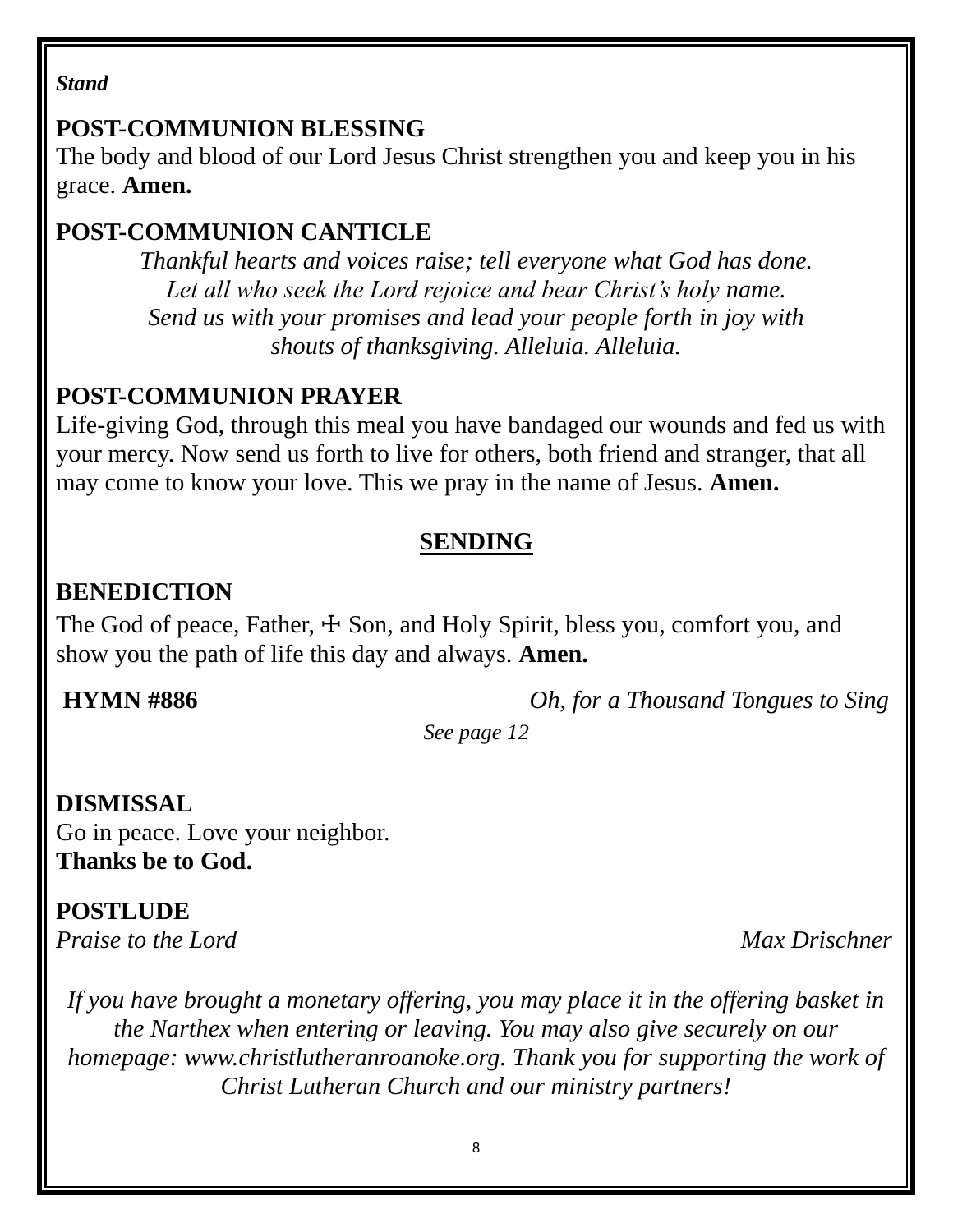#### **Serving Today:**

**Preacher/Presider:** Rev. David Delaney, **Greeter:** Sue Vail, **Ushers:** Wanda & Greg Hoge, **Reader:** Sue Vail, **Communion Assist:** Wanda Hoge, Tom Magri, **Flower Delivery:** Wanda & Greg Hoge, **Communique:** Thursday, June 30, at 9am, Sue Berry, Alice Spoerl, Helen Kleven.

Portions of this bulletin are reprinted from Sundays and Seasons.com © 2022 & Evangelical Lutheran Worship (ELW) © 2008 Augsburg Fortress. All rights reserved. Reprinted by permission under Augsburg Fortress Liturgies Annual License #23932. Scriptural readings are from the New Revised Standard Version Bible, Copyright 1989, Division of Christian Education by the National Council of the Churches of Christ in the United States of America. Used by permission. All rights reserved.

*\*\*Please keep informed of "Community Transmission Level", we are presently at the Medium Level. No masks are needed in the sanctuary.* 

*\*The guidelines for High Transmission Level is to wear a mask indoors in public.*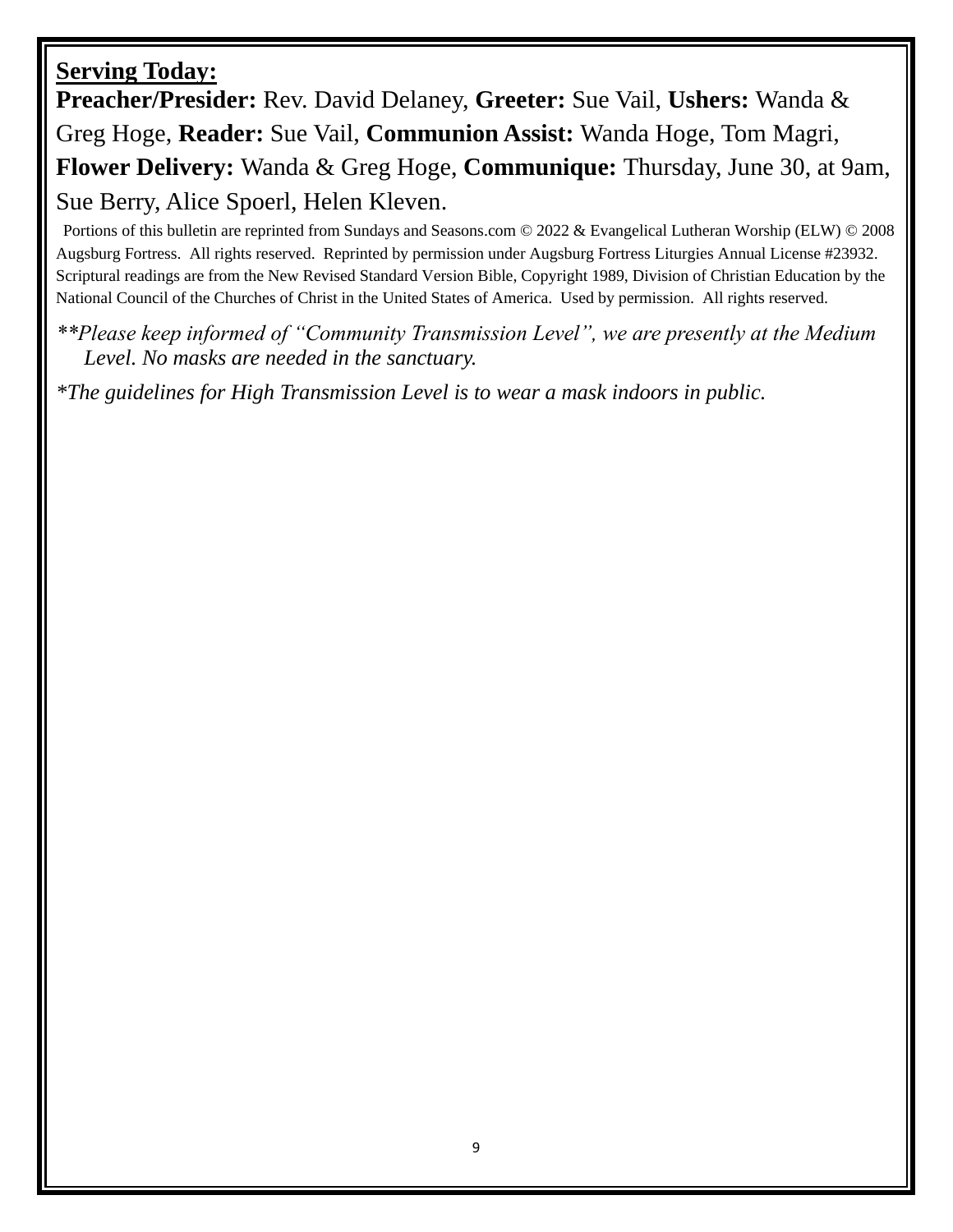#### *Praise to the Lord, the Almighty*the Lord, the Al-might-y, the King of  $cre - a$ 1 Praise to tion!  $\overline{2}$ Praise to the Lord, who o'er all things is won-drous-ly reign - ing the Lord, who will pros-per your work and de-fend Praise to 3 you; the Lord! Oh, let 4 Praise to all that is in me a - dore him! my soul, praise him, for is your health and sal - va -0 he tion! gle, up - lift - ing, sus - tain on wings of and, as an ea ing. good - ness and mer - cy shall dai - ly at - tend  $sure - ly$ his you. life and breath, come now with prais - es be - fore All that has him! Let all who hear to his ple draw near, now tem Have you all that is need ful has been not seen  $\overline{\phantom{a}}$ Pon - der  $a$  -  $new$ what the Al - might  $\overline{\phantom{a}}$ can do y Let the a - men sound from his peo ple a - gain. d tion! join ing in glad ad  $\theta$ ra sent by his gra - cious or dain  $ing?$ if with his love he be  $\overline{\phantom{a}}$ friend you. Glad -  $ly$ for dore him!  $\sim$ ev  $\sim$ er a

Text: Joachim Neander, 1650-1680; tr. Catherine Winkworth, 1827-1878, alt. Music: LOBE DEN HERREN, Ernewerten Gesangbuch, Part II, Stralsund, 1665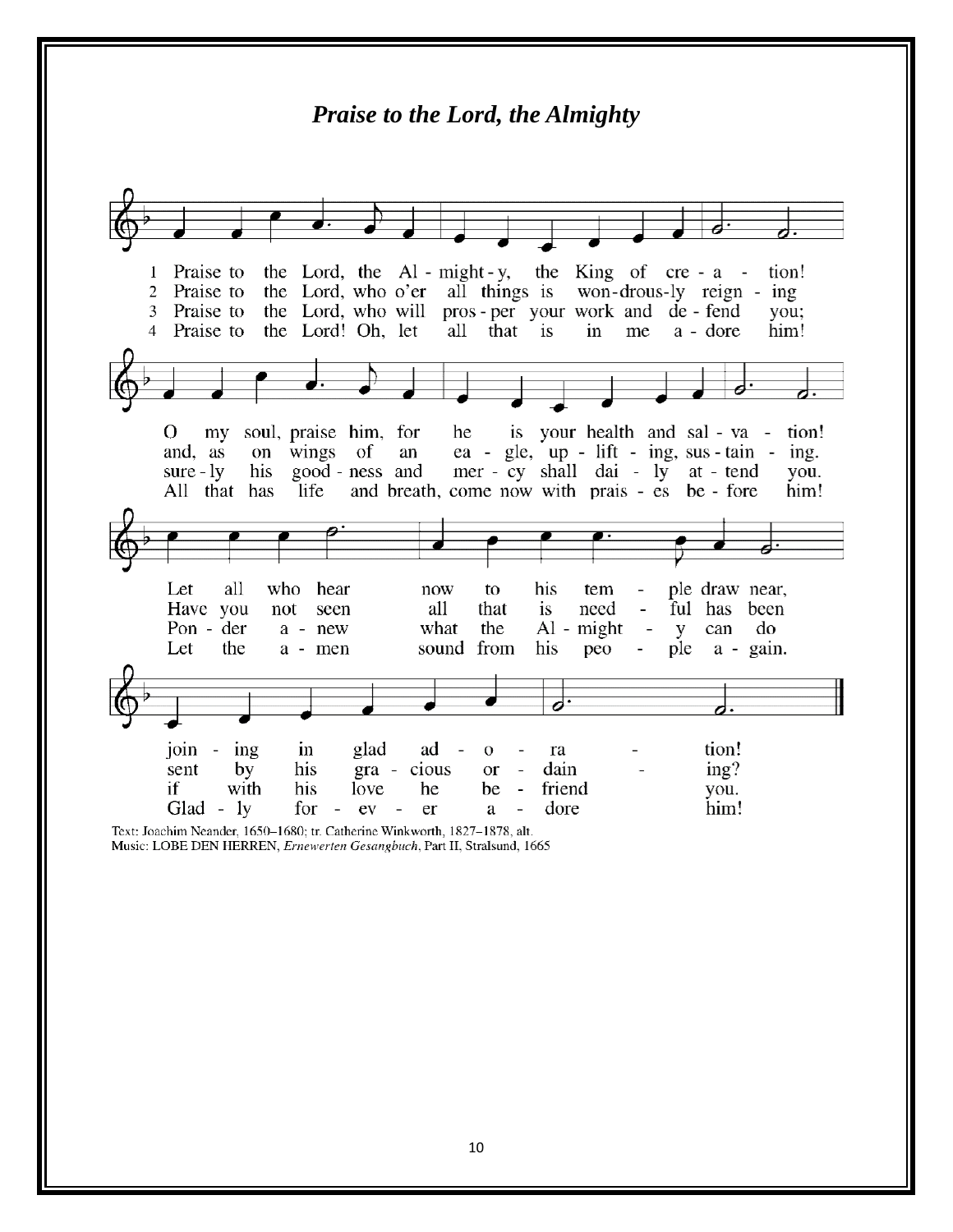

Music: CWM RHONDDA, John Hughes, 1873-1932